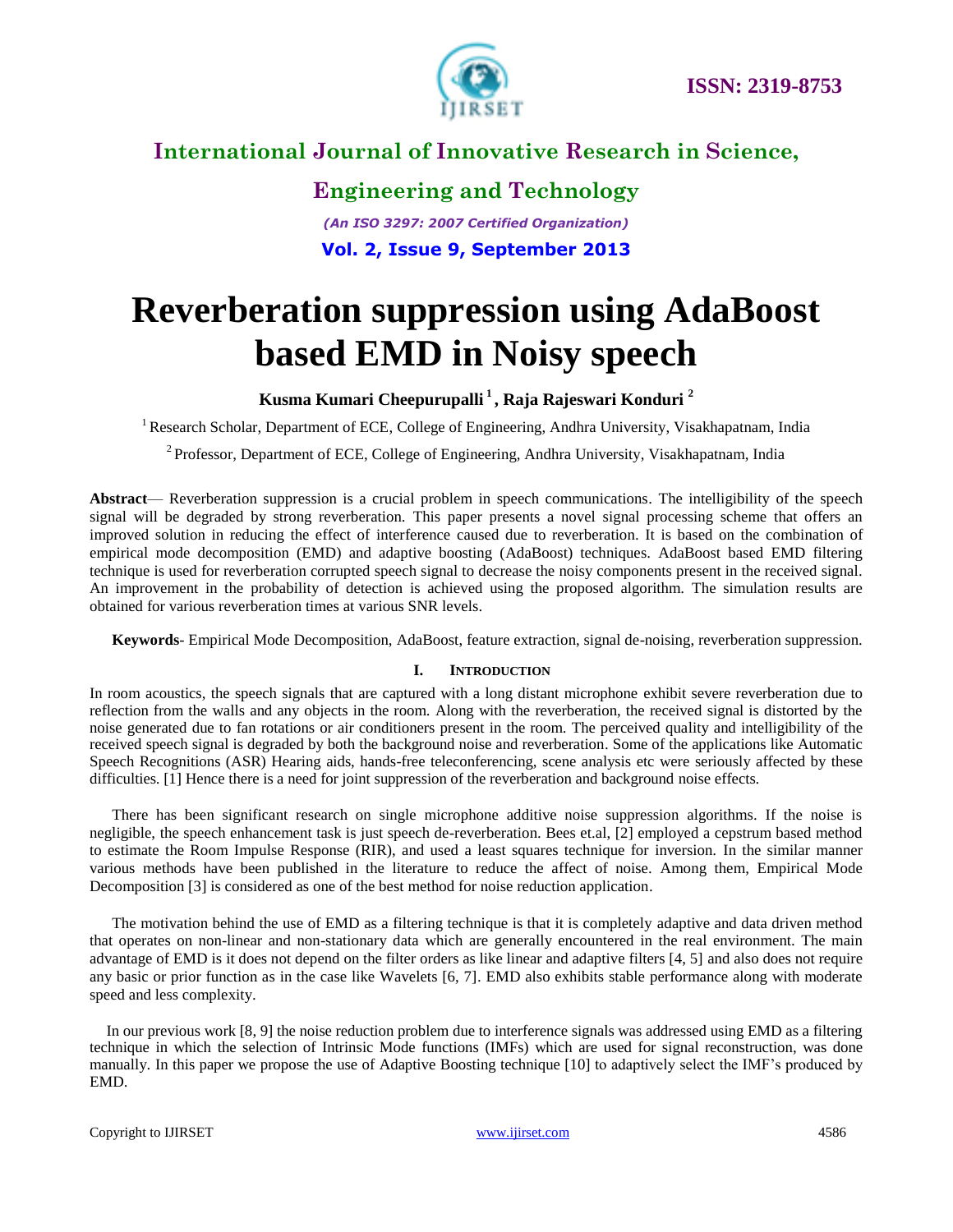

#### **Engineering and Technology**

*(An ISO 3297: 2007 Certified Organization)*

#### **Vol. 2, Issue 9, September 2013**

Sections II and III describes the brief introduction on EMD and AdaBoost techniques and section IV presents the description of new structure of the AdaBoost based EMD filtering technique by considering a speech signal  $s(t)$  as the original input signal which is corrupted by both reverberation and noise (additive white Gaussian noise) as  $n(t)$ . The superior performance of the new algorithm is demonstrated using a set of simulation results.

#### **II. EMPIRICAL MODE DECOMPOSITION**

Empirical Mode Decomposition (EMD) is relatively unconventional method in Signal Processing proposed by Nordon Huang of NASA [5]. The decomposition method used in the EMD is called as "Sifting" process. The introduction of these instantaneous frequencies for complicated data sets, are used to eliminate the spurious harmonics that may present in nonlinear and non-stationary signals.

The algorithm is described in the following steps: The input signal applied to EMD is  $x(t) = s(t) + n(t)$ 

- 1. Identify all extrema of input signal  $x(t)$
- 2. Generate the upper envelope  $u(t)$  and the lower envelope  $l(t)$  of extrema and calculate the mean envelope as

$$
m(t) = \frac{u(t) + l(t)}{2} \tag{1}
$$

3. Subtract  $m(t)$  from  $x(t)$  to generate the detail

$$
d(t) = x(t) - m(t) \tag{2}
$$

4. Update  $x(t)$  using  $d(t)$  and then repeat the steps from 1 to 4 until  $d(t)$  satisfies stopping criterion.

The resultant value is referred to as the first IMF as  $IMF_1(t)$ . In order to decompose  $x(t)$  into a series of IMF's the above process is repeated as follows:

5. Subtract  $IMF_1(t)$  from  $x(t)$  to generate the residual

$$
r_1(t) = x(t) - IMF_1(t) \tag{3}
$$

- 6. Treat the residual  $r_1(t)$  as the input signal and repeat the above sifting process to generate the next  $IMF_2(t)$  and residual  $r_2(t)$ .
- 7. Repeat the step 5 and 6 to generate a series of IMF's and the last residual  $r<sub>N</sub>(t)$  until the stopping criterion (i.e.  $r_N(t)$  must be monotonic) is satisfied.

Finally, the input signal can be represented as the summation of the IMFs as shown in the following equation shown below:

$$
x(t) = \sum_{i=1}^{N} IMF_i(t) + r_N(t)
$$
 (4)

where '*i*' is the IMF order.

Copyright to IJIRSET and the control of the control [www.ijirset.com](http://www.ijirset.com/) and the control of the control of the control of the control of the control of the control of the control of the control of the control of the control of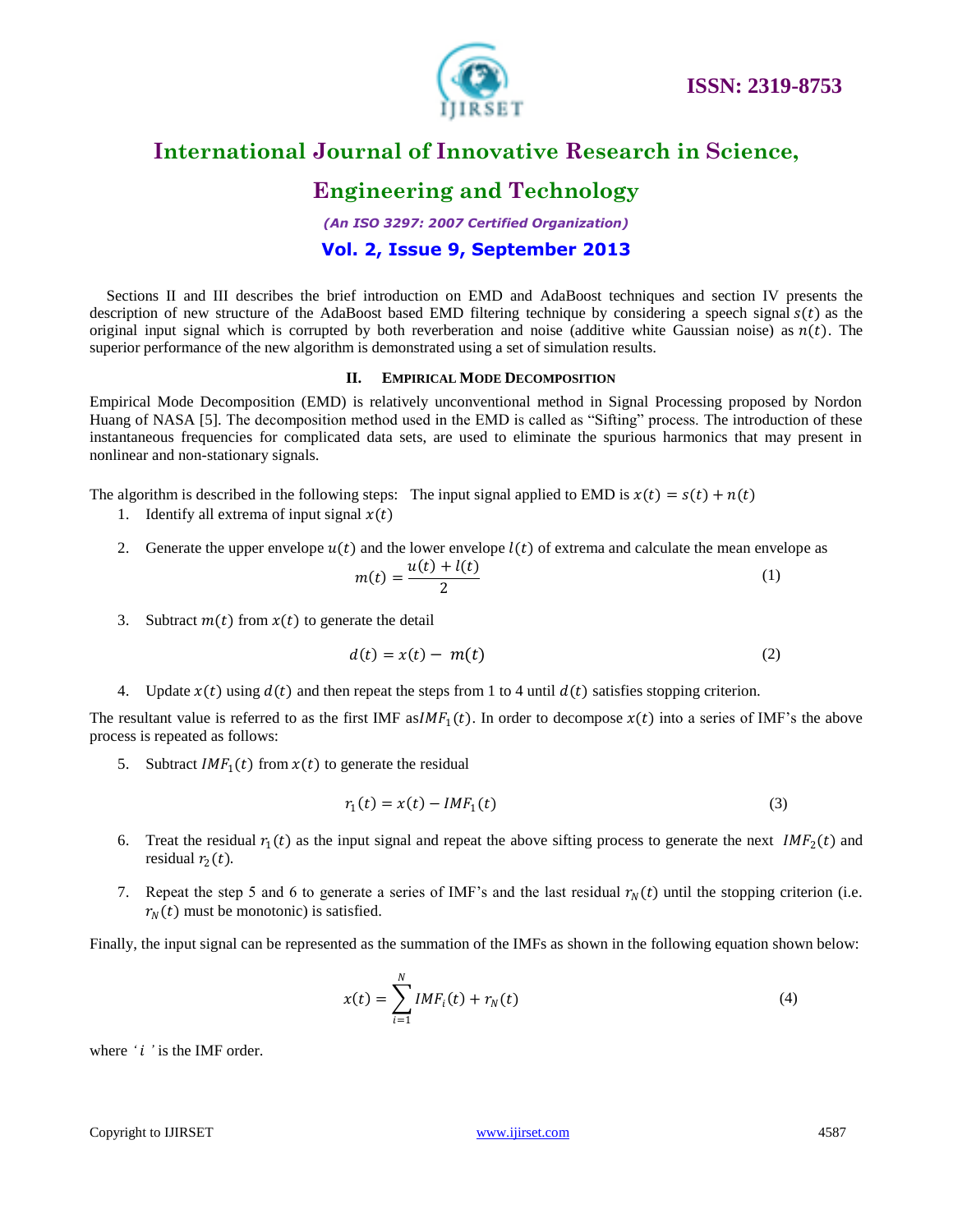

## **Engineering and Technology**

*(An ISO 3297: 2007 Certified Organization)*

#### **Vol. 2, Issue 9, September 2013**

#### **III. ADAPTIVE BOOSTING (ADABOOST)**

The AdaBoost algorithm was introduced in 1995 by Freund and Schapire [10]. A good overview is given in [11]. AdaBoost is widely used for improving the performance of any kind of learning algorithm, see [12] for details. AdaBoost is an efficient method which is used to increase the accuracy and robustness of the given learning algorithm. By giving a set of examples with initial weights, AdaBoost trains an initial weak learner with the given training dataset. It then focuses those training examples which are misclassified. Then, the second weak learner is trained with an updated training dataset which increases the weights of these misclassified examples. Finally, an ensemble is combined linearly by these trained weak learners with corresponding weights. The algorithm is described as follows:

The input data required for the AdaBoost algorithm are:

Training set 
$$
D = \{(x_1, y_1), \dots, (x_L, y_L)\}
$$
 where  $x_i \in X$  (feature extracts of IMFs are applied here)  
 $y_i \in Y \{-1, +1\}$  (binary classification)

1. Initially set all the sample weights as equal

$$
k_1(i) = \frac{1}{L} \tag{5}
$$

where  $i = 1, 2, ..., ..., L$ 

2. The distribution  $k_m$  is obtained by normalizing the weights as

$$
k_m(i) = \frac{k_m(i)}{\sum_{i=1}^{L} k_m(i)}
$$
(6)

3. Train the weak learner  $h_m^{weak}: x \to \{-1, +1\}$  using the distribution  $k_m$  by minimizing

$$
h_m = \sum_{i=1}^{L} k_m(i) \begin{cases} 1 & \text{if } h_m^{\text{weak}}(x_i) \neq y_i \\ 0 & \text{else} \end{cases} \tag{7}
$$

4. Measure the goodness by calculating the error as

$$
e_m = Prob_{i \sim k_m} [h_m^{weak}(x_i) \neq y_i]
$$
\n(8)

5. Calculate the  $\alpha_m$  which is used to describe the importance assigned to  $h_m$  as

$$
\alpha_m = \frac{1}{2} \ln \left( \frac{1 - e_m}{e_m} \right) \tag{9}
$$

6. If  $e_m = 0$  then AdaBoost operation is to be concluded or else if  $e_m > \frac{1}{2}$  $\frac{1}{2}$  then update the distribution as

$$
k_{m+1}(i) = k_m(i) \begin{cases} e^{-\alpha_m} & \text{if } h_m^{\text{weak}}(x_i) = y_i \\ e^{\alpha_m} & \text{if } h_m^{\text{weak}}(x_i) \neq y_i \end{cases} \tag{10}
$$

7. Then final output hypothesis which is treated as a strong hypothesis is obtained as

#### Copyright to IJIRSET and the control of the control [www.ijirset.com](http://www.ijirset.com/) and the control of the control of the control of the control of the control of the control of the control of the control of the control of the control of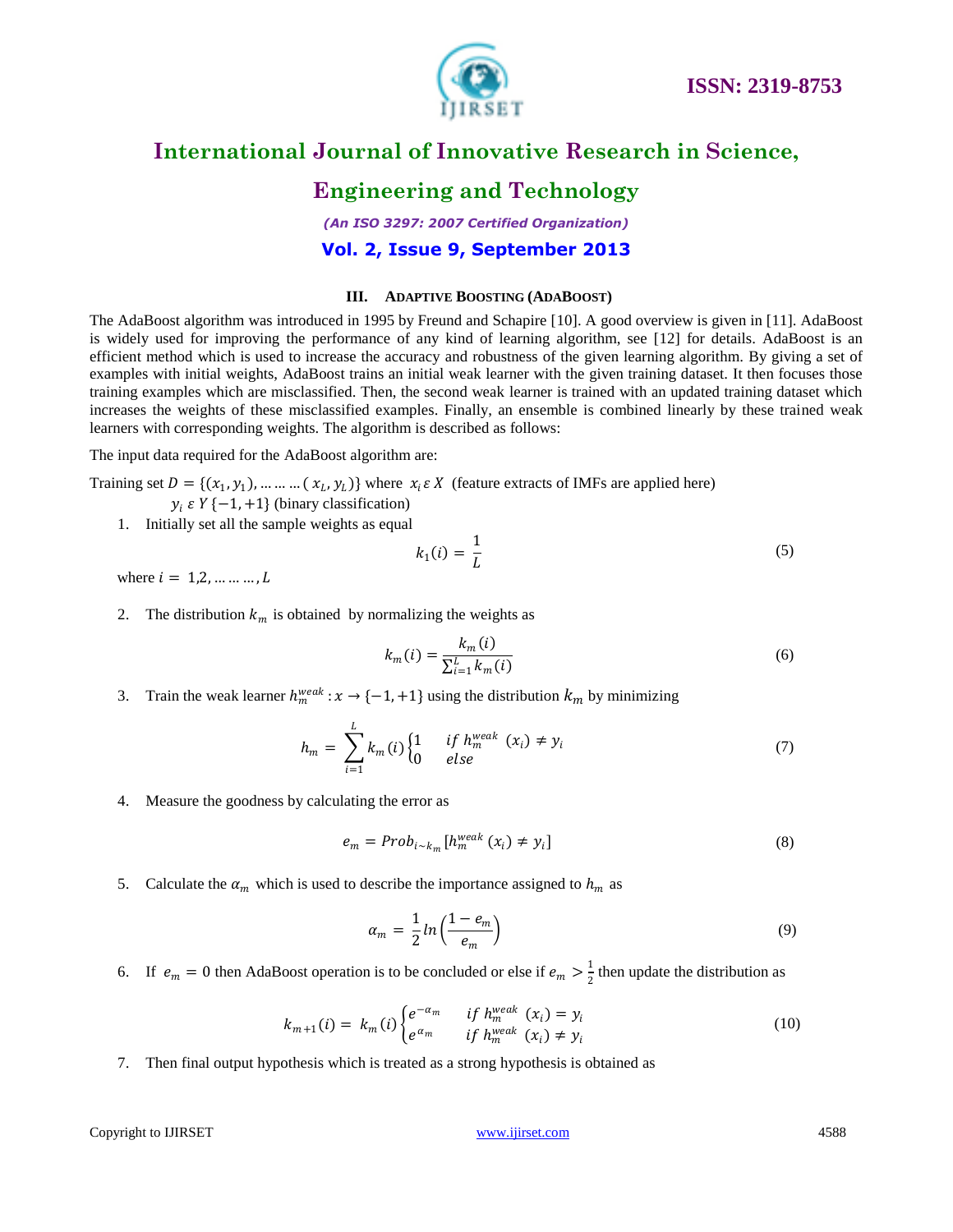

## **Engineering and Technology**

*(An ISO 3297: 2007 Certified Organization)*

**Vol. 2, Issue 9, September 2013**

$$
h^{strong}(x) = sign\left(\sum_{m=1}^{T} \alpha_m h_m^{weak}(x)\right)
$$
\n(11)

Here  $m = 1, 2, \dots, T$  that represents the number of iterations to be carried out in the AdaBoost algorithm to achieve strong hypothesis.

#### **IV. ADABOOST BASED EMD – PROPOSED METHOD**

In this paper, a novel classification scheme for the IMFs using AdaBoost algorithm as shown in Fig. 1 is proposed. The AdaBoost technique works out the operation in two stages i.e., in terms of training and testing process.



**Training Process** 

Figure 1**:** Process flow of EMD and AdaBoost for the selection of signal-led IMFs.

From Fig.1 we can observe that the algorithm is first trained by using the feature extracts of the IMFs produced by EMD for the clean signal and noise individually. Once the algorithm is trained, then it is used in the testing process. The noise corrupted signal is applied to EMD and IMFs are obtained by decomposing the noisy signal. Then features are calculated for all the noisy IMFs and applied to the AdaBoost algorithm. Now the AdaBoost algorithm will distinguish the noise-led IMFs and signal-led IMFs and produces the ensemble of signal-led IMFs based on the feature extracts.

In this paper for the feature extraction some of the features like mean, variance, skewness and kurtosis [13, 14] both in frequency and time domain are calculated for all the noisy IMFs. Binary classification scheme is used to achieve accuracy in differentiating the signal and noise IMFs in the AdaBoost algorithm. In this paper we considered  $T$  as 50 and  $L$  as 500. To achieve more accuracy the value of  $T$  may be increased but at the cost of computational complexity.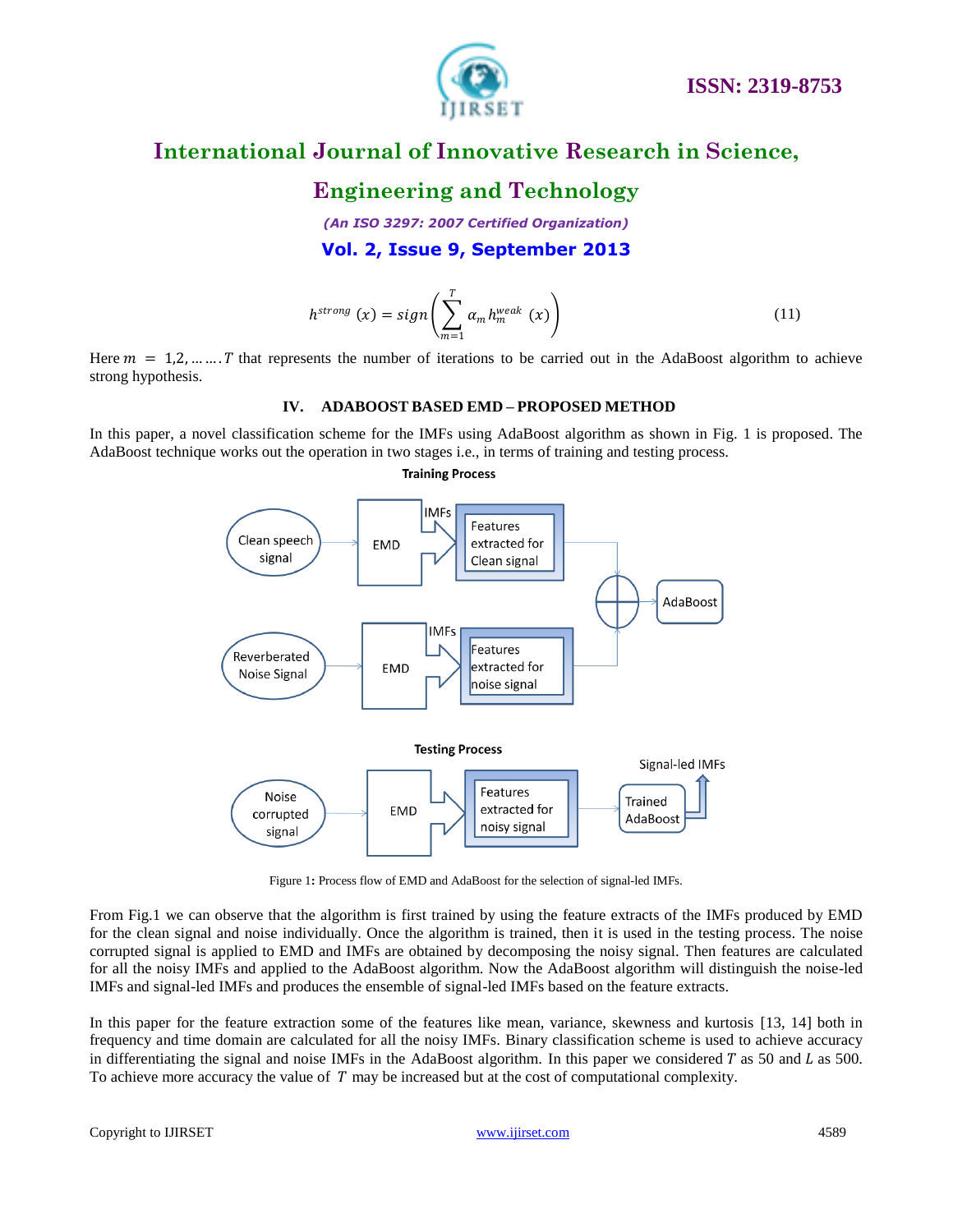

## **Engineering and Technology**

*(An ISO 3297: 2007 Certified Organization)*

**Vol. 2, Issue 9, September 2013**

#### **V. SIMULATION RESULTS**

The numerical examples considered in this paper for reverberation suppression in noisy speech are a clean signal which is a wave file with Reverberation times (RT60) as 1, 2 and 3 seconds. The noise signal considered as Additive white Gaussian at various SNR levels ranging from -10dB to 10dB. The tables and plots describes the performance and robustness in probability detection of AdaBoost based EMD.As a comparison the same process is repeated with basic EMD as dereverberation technique. The threshold value  $V_t$  selected as 0.15.

| Input<br><b>SNR</b> | Pd for<br>$RT60=1$ sec |                | Pd for<br>$RT60=2 sec$ |                | Pd for<br>$RT60=3 sec$ |         |
|---------------------|------------------------|----------------|------------------------|----------------|------------------------|---------|
|                     | <b>EMD</b>             | <b>Ada-EMD</b> | <b>EMD</b>             | <b>Ada-EMD</b> | <b>EMD</b>             | Ada-EMD |
| $-10$               | 0.9138                 | 0.9170         | 0.9106                 | 0.9120         | 0.9141                 | 0.9110  |
| $-5$                | 0.9142                 | 0.9185         | 0.9118                 | 0.9378         | 0.9134                 | 0.9147  |
| $-3$                | 0.9146                 | 0.9200         | 0.9121                 | 0.9382         | 0.9128                 | 0.9182  |
| $\mathbf{0}$        | 0.9157                 | 0.9232         | 0.9136                 | 0.9394         | 0.9151                 | 0.9224  |
| 3                   | 0.9162                 | 0.9259         | 0.9141                 | 0.9462         | 0.9124                 | 0.9369  |
| 5                   | 0.9201                 | 0.9393         | 0.9154                 | 0.9474         | 0.9115                 | 0.9444  |
| 10                  | 0.9261                 | 0.9483         | 0.9269                 | 0.9507         | 0.9141                 | 0.9470  |

| TABLE I. | THE IMPROVEMENT RESULTS FOR THE RANGE OF SNR'S |
|----------|------------------------------------------------|
|          |                                                |

The table showed above describes the performance of AdaBoost based EMD in terms of probability detection. The plots presented here are considered for the input SNR as -3dB and the reverberation time (RT60) as 2 seconds. Fig. 2 corresponds to the input signal which is a pure speech signal. Fig. 3 describes the plot details of reverberated speech signal. Fig. 4 is the noise corrupted speech signal along with reverberation.

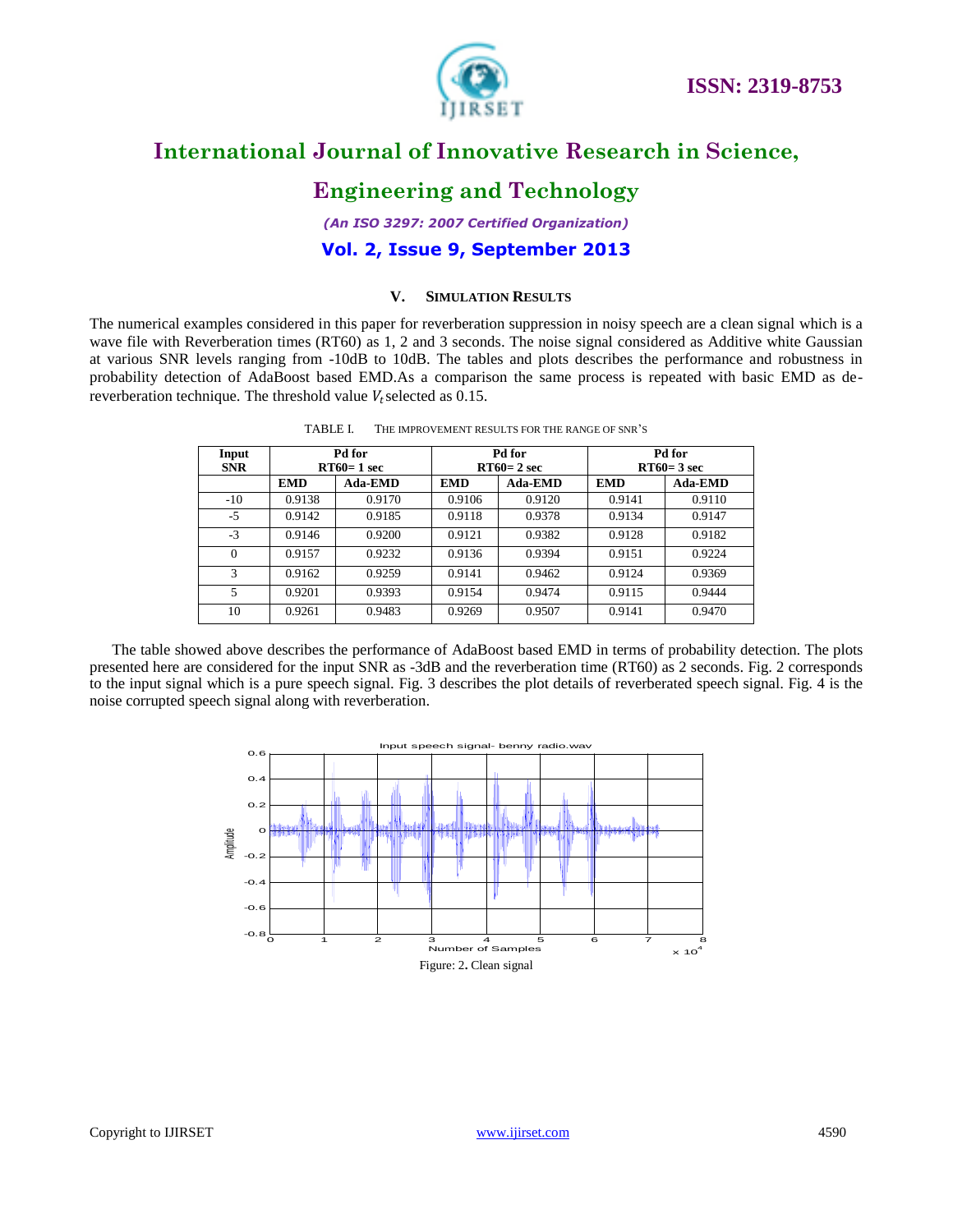

## **Engineering and Technology**

*(An ISO 3297: 2007 Certified Organization)* **Vol. 2, Issue 9, September 2013**



Fig. 5 provides the details of simulation plots obtained using EMD only, i.e., de-noising is done with basic EMD. In this plot the estimated signal is obtained by manual selection of IMFs. Fig.6 describes the simulation plots in which the estimated signal is obtained by combining the IMFs that are adaptively selected by AdaBoost i.e., based on the feature extraction, the signal-led IMFs are classified by AdaBoost. In the training process the total IMFs produced for the clean speech signal are 16, the IMFs produced for reverberated noise signal are 17 and in the testing process the IMFs produced by EMD are 16. The Selected IMFs by AdaBoost technique are IMFs 3, 4, 5, 8, 9, 11, 12, 13, 14, 15 and 16 which are used for reconstruction of the speech signal.

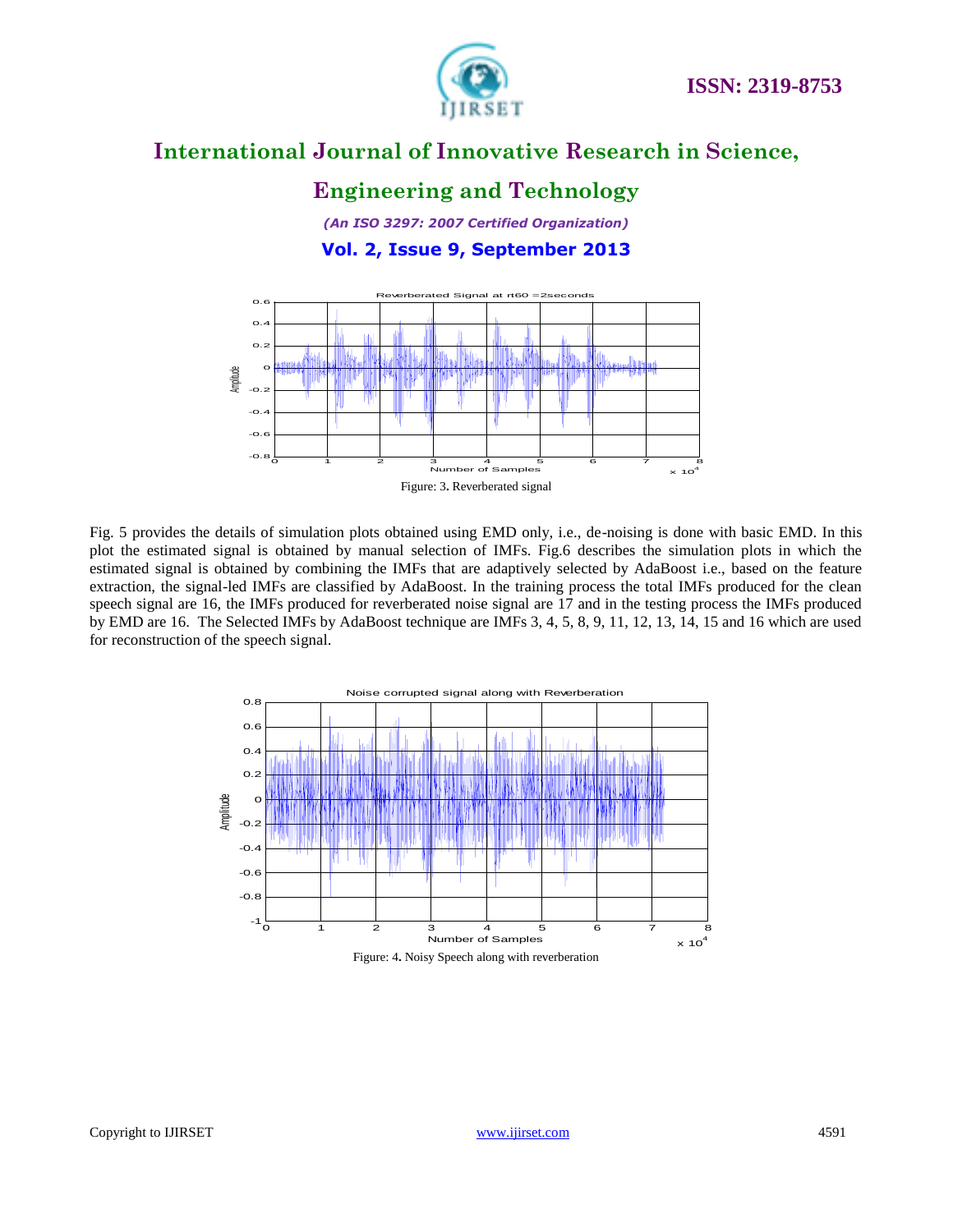

## **Engineering and Technology**

*(An ISO 3297: 2007 Certified Organization)* **Vol. 2, Issue 9, September 2013**



Figure: 5**.** Signal de-noising using EMD only

From the plots it is evident that the reconstructed speech signal is looking almost similar as the input signal which proves the ability of AdaBoost based EMD as one of the best method that can be used for the joint suppression of the reverberation and the background noise effects.

#### **VI. CONCLUSION**

Thus Empirical Mode Decomposition is one of the best methods to reduce the noise present in a received signal. AdaBoost guarantees an exponential decrease of error with the increase of number of hypothesis. Both theoretical and empirical results demonstrate that AdaBoost has an excellent generalization performance as *robust learner*.

AdaBoost based EMD technique in combination with various parameter estimation methods can be used to improve the performance of the Direction of Arrival (DOA) calculation for sound signals in SONAR application which is the future scope of this paper.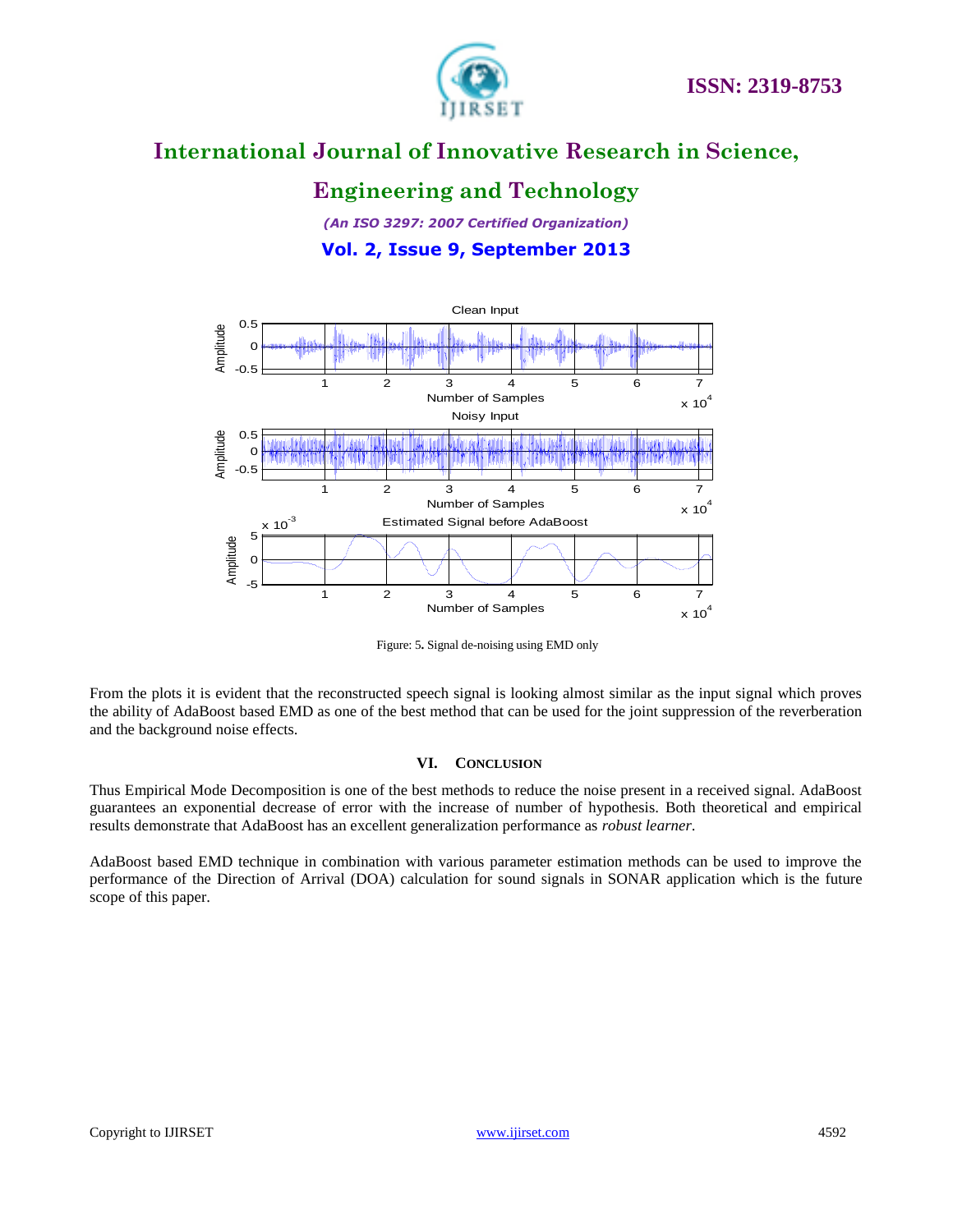

## **Engineering and Technology**

*(An ISO 3297: 2007 Certified Organization)*

**Vol. 2, Issue 9, September 2013**



Figure: 6**.** Signal de-noising using AdaBoost based EMD

#### **ACKNOWLEDGMENT**

This work is being supported under the project "Robust Signal Processing Techniques for RADAR/SONAR Communications" by Ministry of Science & Technology, Department of Science & Technology (DST), New Delhi, India, under Women Scientist Scheme (WOS –A).

#### **REFERENCES**

- [1] Saeede.at., "Single-Microphone Early and Late Reverberation Suppression in Noisy Speech", IEEE Transactions on Audio, Speech and Language Processing, Vol 21, No.2, Feb 2013
- [2] D. Bees, M. Blostein, and P. Kabal, "Reverberant speech enhancement using cepstral processing," in Proc. IEEE Int. Conf. Acoust., Speech Signal Process., Apr. 1991, pp. 977–980.
- [3] N.E. Huang, Z. Shen, S.R. Long, M.L. Wu, H.H. Shih, Q. Zheng, N.C. Yen, C.C. Tung and H.H. Liu, "The empirical mode decomposition and Hilbert spectrum for nonlinear and non-stationary time series analysis," Proc. Roy. Soc London A, Vol. 454, pp. 903–995, 1998.
- [4] Ying He, Hong He, Li Li, Yi Wu, Hongyan Pan, "The Applications and Simulation of Adaptive Filter in Noise Cancelling", International Conference on Computer Science and Software Engineering, 2008
- [5] V.UdayShankar, "Modern Digital Signal Processing" PHI, Second Edition, Apr 2012
- [6] D.L.Donoho and I.M.Johnstone, "Ideal Spatial adaptation via wavelet shrinkage," Biometric, vol 81, pp.425-455, 1994.
- [7] D.L.Donoho, "De-noising by Soft thresholding," IEEC Trans. Inform. Theory, vol.41,no.3, pp:613-627,1995.
- [8] Ch.Kusma Kumari et al., "Application of EMD as a Robust Adaptive Signal Processing Technique in Radar/Sonar Communications" International Journal of Engineering Science and Technology (IJEST), ISSN : 0975-5462 vol. 3 no.12, pp: 8262-8266, Dec 2011
- [9] Kusma Kumari Cheepurupalli and Raja Rajeswari Konduri, "Enhancement of Performance Measures using EMD in Noise Reduction Application" International Journal of Computer Applications, vol 70, no.5, pp: 10-14, May 2013
- [10] Y. Freund and R. Schapire. "A decision-theoretic generalization of on-line learning and an application to boosting", Journal of Computer and System Sciences, 55(1):119–139, 1997.

Copyright to IJIRSET and the control of the control [www.ijirset.com](http://www.ijirset.com/) and the control of the control of the control of the control of the control of the control of the control of the control of the control of the control of